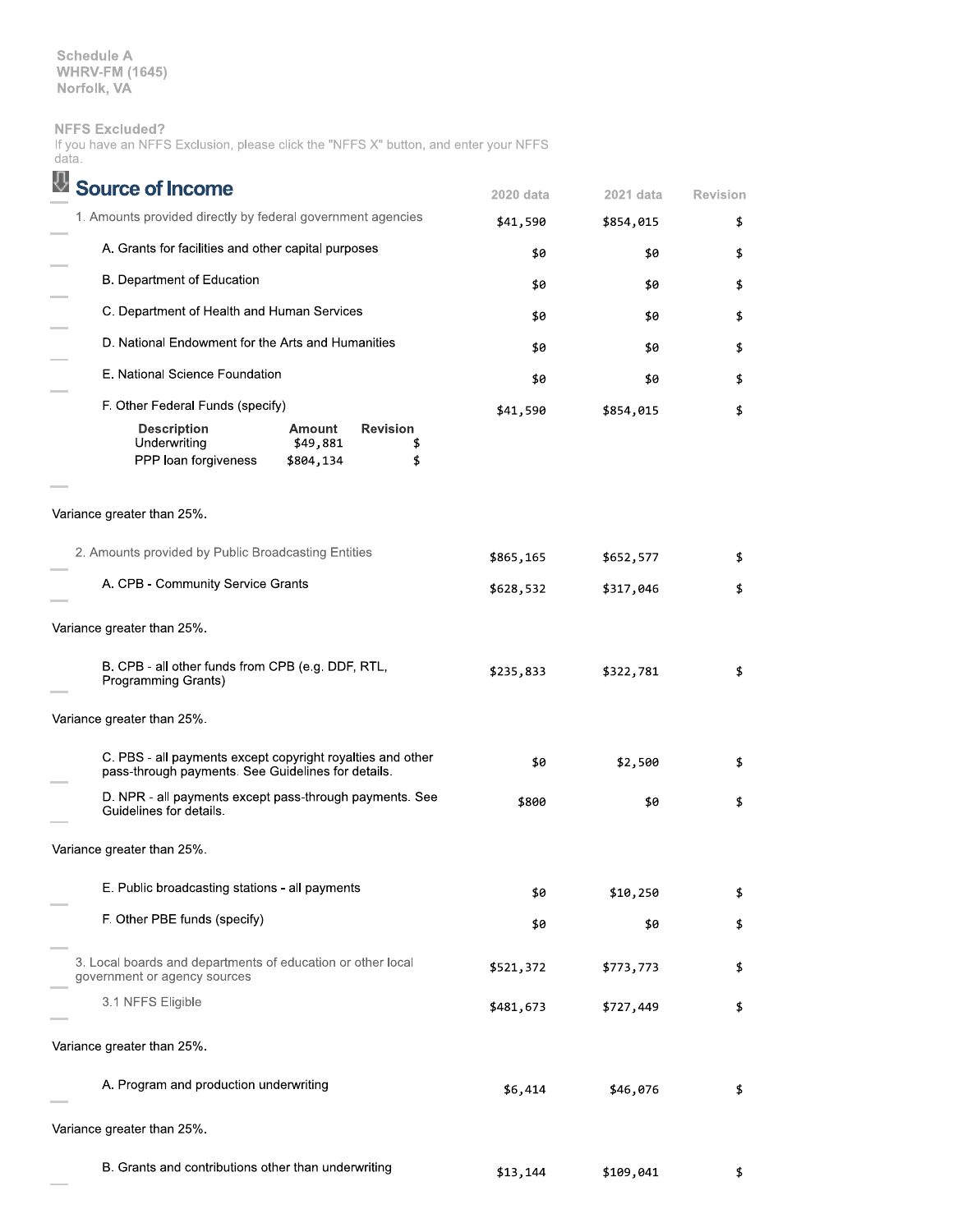Variance greater than 25%.

| C. Appropriations from the licensee                                                                                                                                                            |                                                                     |                                               |           |             |    |
|------------------------------------------------------------------------------------------------------------------------------------------------------------------------------------------------|---------------------------------------------------------------------|-----------------------------------------------|-----------|-------------|----|
|                                                                                                                                                                                                |                                                                     | \$0                                           | \$0       | \$          |    |
| D. Gifts and grants for facilities and equipment as<br>restricted by the donor or received through a capital<br>campaign (Radio only)                                                          |                                                                     | \$0                                           | \$0       | \$          |    |
| E. Gifts and grants received through a capital campaign<br>but not for facilities and equipment                                                                                                |                                                                     |                                               | \$0       | \$0         | \$ |
| F. Other income eligible as NFFS (specify)                                                                                                                                                     |                                                                     |                                               | \$462,115 | \$572,332   | \$ |
| <b>Description</b><br><b>Education Contract Revenue</b><br><b>Education Program Fees</b><br><b>Education Membership Dues</b><br><b>Education Workshop Courses</b><br><b>School Assessments</b> | Amount<br>\$191,550<br>\$1,823<br>\$30,000<br>\$25,135<br>\$323,824 | <b>Revision</b><br>\$<br>\$<br>\$<br>\$<br>\$ |           |             |    |
| 3.2 NFFS Ineligible                                                                                                                                                                            |                                                                     |                                               | \$39,699  | \$46,324    | \$ |
| A. Rental income                                                                                                                                                                               |                                                                     |                                               | \$0       | \$0         | \$ |
| <b>B.</b> Fees for services                                                                                                                                                                    |                                                                     |                                               | \$39,699  | \$30,324    | \$ |
| C. Licensing fees (not royalties - see instructions for Line<br>15)                                                                                                                            |                                                                     |                                               | \$0       | \$16,000    | \$ |
| D. Gifts and grants for facilities and equipment as<br>restricted by the donor or received through a capital<br>campaign (TV only)                                                             |                                                                     |                                               | \$0       | \$0         | \$ |
| E. Other income ineligible for NFFS inclusion                                                                                                                                                  |                                                                     |                                               | \$0       | \$0         | \$ |
| 4. State boards and departments of education or other state<br>government or agency sources                                                                                                    |                                                                     |                                               | \$936,772 | \$2,156,370 | \$ |
| 4.1 NFFS Eligible                                                                                                                                                                              |                                                                     |                                               | \$936,772 | \$2,156,370 | \$ |
| Variance greater than 25%.                                                                                                                                                                     |                                                                     |                                               |           |             |    |
| A. Program and production underwriting                                                                                                                                                         |                                                                     |                                               | \$0       | \$0         | \$ |
| B. Grants and contributions other than underwriting                                                                                                                                            |                                                                     |                                               | \$0       | \$0         | \$ |
| C. Appropriations from the licensee                                                                                                                                                            |                                                                     |                                               | \$0       | \$0         | \$ |
| D. Gifts and grants for facilities and equipment as<br>restricted by the donor or received through a capital<br>campaign (Radio only)                                                          |                                                                     |                                               | \$0       | \$0         | \$ |
| E. Gifts and grants received through a capital campaign<br>but not for facilities and equipment                                                                                                |                                                                     |                                               | \$0       | \$0         | \$ |
| F. Other income eligible as NFFS (specify)                                                                                                                                                     |                                                                     |                                               | \$936,772 | \$2,156,370 | \$ |
| <b>Description</b><br>State-<br>Virtual Virginia Contract                                                                                                                                      | Amount<br>\$1,628,167                                               | <b>Revision</b><br>\$                         |           |             |    |
| State-<br>Emedia VA Contract                                                                                                                                                                   | \$500,000                                                           | \$                                            |           |             |    |
| State-Voice                                                                                                                                                                                    | \$28,203                                                            | \$                                            |           |             |    |
| Variance greater than 25%.                                                                                                                                                                     |                                                                     |                                               |           |             |    |
|                                                                                                                                                                                                |                                                                     |                                               |           |             |    |
| 4.2 NFFS Ineligible                                                                                                                                                                            |                                                                     |                                               | \$0       | \$0         |    |

A. Rental income \$0 \$0  $\pmb{\mathfrak{z}}$ B. Fees for services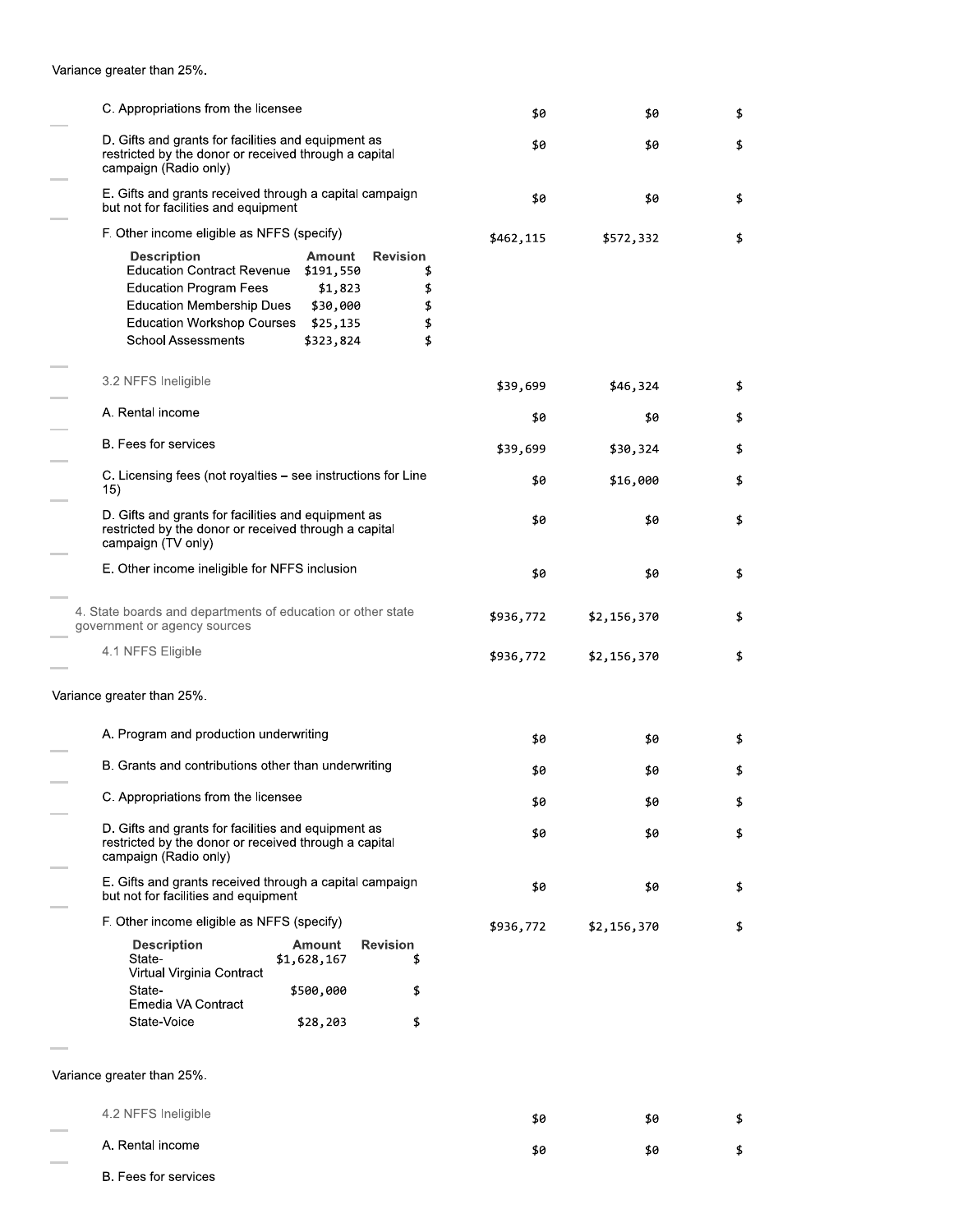|                                                                                                                                       | \$0      | \$0      | \$ |
|---------------------------------------------------------------------------------------------------------------------------------------|----------|----------|----|
| C. Licensing fees (not royalties – see instructions for Line<br>15)                                                                   | \$0      | \$0      | \$ |
| D. Gifts and grants for facilities and equipment as<br>restricted by the donor or received through a capital<br>campaign (TV only)    | \$0      | \$0      | \$ |
| E. Other income ineligible for NFFS inclusion                                                                                         | \$0      | \$0      | \$ |
| 5. State colleges and universities                                                                                                    | \$57,469 | \$12,256 | \$ |
| 5.1 NFFS Eligible                                                                                                                     | \$51,564 | \$10,028 | \$ |
| Variance greater than 25%.                                                                                                            |          |          |    |
| A. Program and production underwriting                                                                                                | \$51,564 | \$10,028 | \$ |
| Variance greater than 25%.                                                                                                            |          |          |    |
| B. Grants and contributions other than underwriting                                                                                   | \$0      | \$0      | \$ |
| C. Appropriations from the licensee                                                                                                   | \$0      | \$0      | \$ |
| D. Gifts and grants for facilities and equipment as<br>restricted by the donor or received through a capital<br>campaign (Radio only) | \$0      | \$0      | \$ |
| E. Gifts and grants received through a capital campaign<br>but not for facilities and equipment                                       | \$0      | \$0      | \$ |
| F. Other income eligible as NFFS (specify)                                                                                            | \$0      | \$0      | \$ |
| 5.2 NFFS Ineligible                                                                                                                   | \$5,905  | \$2,228  | \$ |
| Variance greater than 25%.                                                                                                            |          |          |    |
| A. Rental income                                                                                                                      | \$0      | \$0      | \$ |
| <b>B.</b> Fees for services                                                                                                           | \$5,905  | \$2,228  | \$ |
| Variance greater than 25%.                                                                                                            |          |          |    |
| C. Licensing fees (not royalties – see instructions for Line<br>15)                                                                   | \$0      | \$0      | \$ |
| D. Gifts and grants for facilities and equipment as<br>restricted by the donor or received through a capital<br>campaign (TV only)    | \$0      | \$0      | \$ |
| E. Other income ineligible for NFFS inclusion                                                                                         | \$0      | \$0      | \$ |
| 6. Other state-supported colleges and universities                                                                                    | \$0      | \$0      | \$ |
| 6.1 NFFS Eligible                                                                                                                     | \$0      | \$0      | \$ |
| A. Program and production underwriting                                                                                                | \$0      | \$0      | \$ |
| B. Grants and contributions other than underwriting                                                                                   | \$0      | \$0      | \$ |
| C. Appropriations from the licensee                                                                                                   | \$0      | \$0      | \$ |
| D. Gifts and grants for facilities and equipment as<br>restricted by the donor or received through a capital<br>campaign (Radio only) | \$0      | \$0      | \$ |
| E. Gifts and grants received through a capital campaign<br>but not for facilities and equipment                                       | \$0      | \$0      | \$ |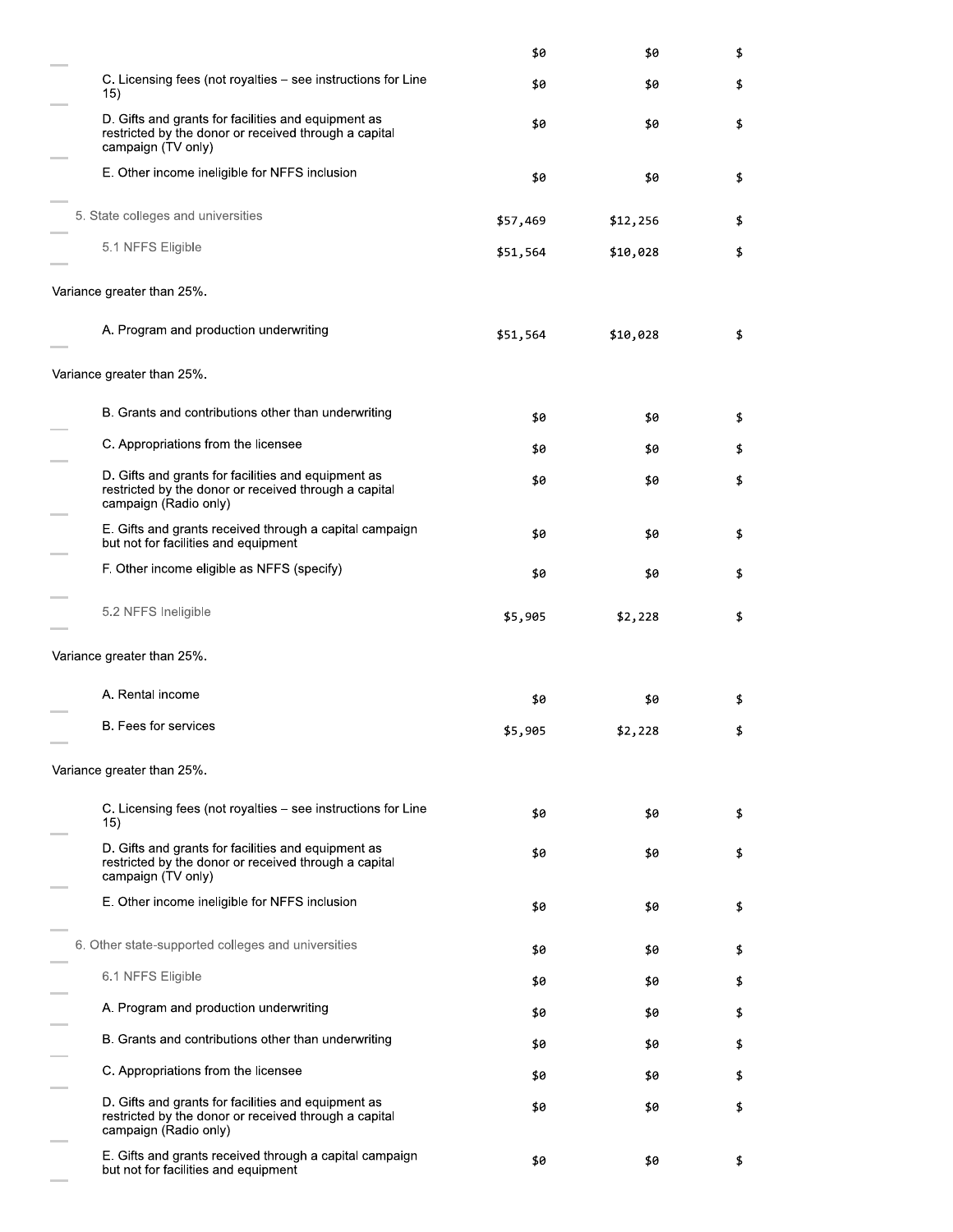| F. Other income eligible as NFFS (specify)                                                                                            | \$0       | \$0       | \$ |
|---------------------------------------------------------------------------------------------------------------------------------------|-----------|-----------|----|
| 6.2 NFFS Ineligible                                                                                                                   | \$0       | \$0       | \$ |
| A. Rental income                                                                                                                      | \$0       | \$0       | \$ |
| B. Fees for services                                                                                                                  | \$0       | \$0       | \$ |
| C. Licensing fees (not royalties – see instructions for Line<br>15)                                                                   | \$0       | \$0       | \$ |
| D. Gifts and grants for facilities and equipment as<br>restricted by the donor or received through a capital<br>campaign (TV only)    | \$0       | \$0       | \$ |
| E. Other income ineligible for NFFS inclusion                                                                                         | \$0       | \$0       | \$ |
| 7. Private colleges and universities                                                                                                  | \$107,642 | \$82,446  | \$ |
| 7.1 NFFS Eligible                                                                                                                     | \$90,320  | \$60,536  | \$ |
| Variance greater than 25%.                                                                                                            |           |           |    |
| A. Program and production underwriting                                                                                                | \$90,320  | \$60,536  | \$ |
| Variance greater than 25%.                                                                                                            |           |           |    |
| B. Grants and contributions other than underwriting                                                                                   | \$0       | \$0       | \$ |
| C. Appropriations from the licensee                                                                                                   | \$0       | \$0       | \$ |
| D. Gifts and grants for facilities and equipment as<br>restricted by the donor or received through a capital<br>campaign (Radio only) | \$0       | \$0       | \$ |
| E. Gifts and grants received through a capital campaign<br>but not for facilities and equipment                                       | \$0       | \$0       | \$ |
| F. Other income eligible as NFFS (specify)                                                                                            | \$0       | \$0       | \$ |
| 7.2 NFFS Ineligible                                                                                                                   | \$17,322  | \$21,910  | \$ |
| Variance greater than 25%.                                                                                                            |           |           |    |
| A. Rental income                                                                                                                      | \$0       | \$0       | \$ |
| <b>B.</b> Fees for services                                                                                                           | \$17,322  | \$21,910  | \$ |
| Variance greater than 25%.                                                                                                            |           |           |    |
| C. Licensing fees (not royalties – see instructions for Line<br>15)                                                                   | \$0       | \$0       | \$ |
| D. Gifts and grants for facilities and equipment as<br>restricted by the donor or received through a capital<br>campaign (TV only)    | \$0       | \$0       | \$ |
| E. Other income ineligible for NFFS inclusion                                                                                         | \$0       | \$0       | \$ |
| 8. Foundations and nonprofit associations                                                                                             | \$621,021 | \$559,653 | \$ |
| 8.1 NFFS Eligible                                                                                                                     | \$509,323 | \$463,616 | \$ |
| A. Program and production underwriting                                                                                                | \$348,173 | \$357,066 | \$ |
| B. Grants and contributions other than underwriting                                                                                   | \$161,150 | \$106,550 | \$ |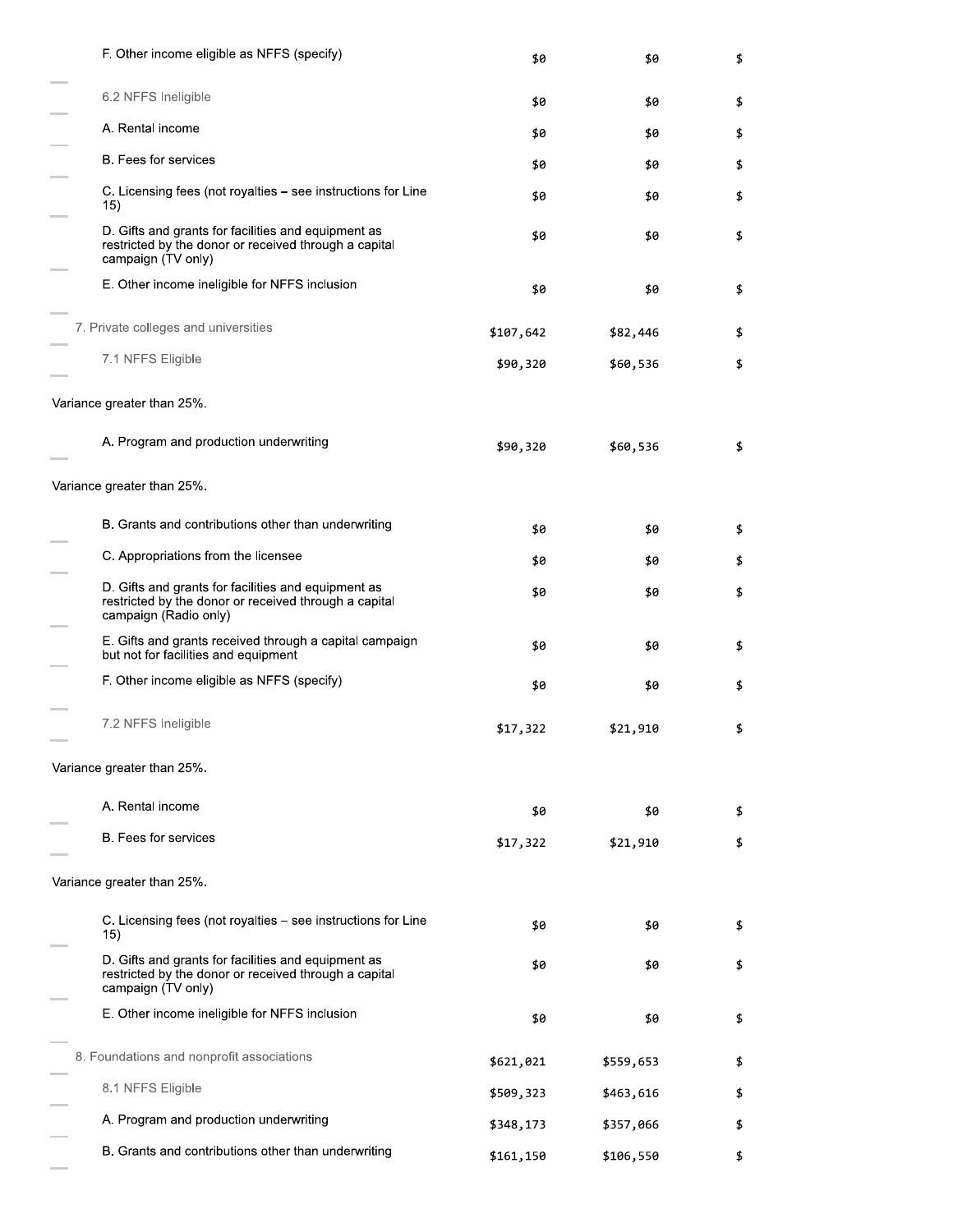Variance greater than 25%.

 $\overline{\phantom{a}}$ 

| C. Gifts and grants for facilities and equipment as<br>restricted by the donor or received through a capital<br>campaign (Radio only) | \$0         | \$0         | \$ |
|---------------------------------------------------------------------------------------------------------------------------------------|-------------|-------------|----|
| D. Gifts and grants received through a capital campaign<br>but not for facilities and equipment                                       | \$0         | \$0         | \$ |
| E. Other income eligible as NFFS (specify)                                                                                            | \$0         | \$0         | \$ |
| 8.2 NFFS Ineligible                                                                                                                   | \$111,698   | \$96,037    | \$ |
| A. Rental income                                                                                                                      | \$200       | \$0         | \$ |
| Variance greater than 25%.                                                                                                            |             |             |    |
| B. Fees for services                                                                                                                  | \$111,498   | \$96,037    | \$ |
| C. Licensing fees (not royalties – see instructions for Line<br>15)                                                                   | \$0         | \$0         | \$ |
| D. Gifts and grants for facilities and equipment as<br>restricted by the donor or received through a capital<br>campaign (TV only)    | \$0         | \$0         | \$ |
| E. Other income ineligible for NFFS inclusion                                                                                         | \$0         | \$0         | \$ |
| 9. Business and Industry                                                                                                              | \$1,027,325 | \$894,262   | \$ |
| 9.1 NFFS Eligible                                                                                                                     | \$621,383   | \$460,270   | \$ |
| Variance greater than 25%.                                                                                                            |             |             |    |
| A. Program and production underwriting                                                                                                | \$621,383   | \$387,770   | \$ |
| Variance greater than 25%.                                                                                                            |             |             |    |
| B. Grants and contributions other than underwriting                                                                                   | \$0         | \$72,500    | \$ |
| C. Gifts and grants for facilities and equipment as<br>restricted by the donor or received through a capital<br>campaign (Radio only) | \$0         | \$0         | \$ |
| D. Gifts and grants received through a capital campaign<br>but not for facilities and equipment                                       | \$0         | \$0         | \$ |
| E. Other income eligible as NFFS (specify)                                                                                            | \$0         | \$0         | \$ |
| 9.2 NFFS Ineligible                                                                                                                   | \$405,942   | \$433,992   | \$ |
| A. Rental income                                                                                                                      | \$384,174   | \$384,374   | \$ |
| B. Fees for services                                                                                                                  | \$14,552    | \$43,855    | \$ |
| Variance greater than 25%.                                                                                                            |             |             |    |
| C. Licensing fees (not royalties – see instructions for Line<br>15)                                                                   | \$7,216     | \$5,763     | \$ |
| D. Gifts and grants for facilities and equipment as<br>restricted by the donor or received through a capital<br>campaign (TV only)    | \$0         | \$0         | \$ |
| E. Other income ineligible for NFFS inclusion                                                                                         | \$0         | \$0         | \$ |
| 10. Memberships and subscriptions (net of membership bad<br>debt expense)                                                             | \$2,329,497 | \$2,506,808 | \$ |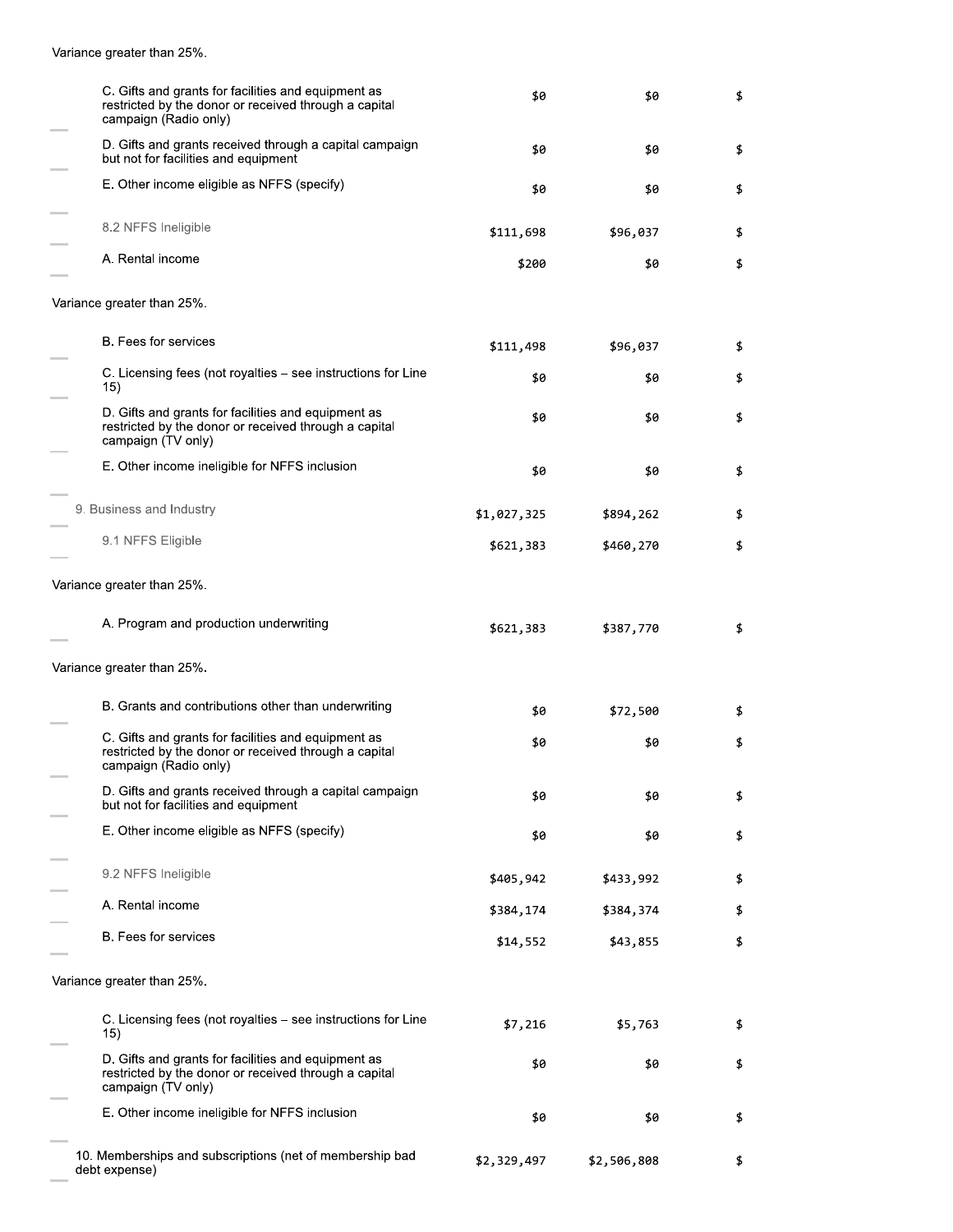| 10.1 NFFS Exclusion – Fair market value of premiums that<br>are not of insubstantial value                                                                                                  | \$0       | \$17,118  | \$        |             |                 |
|---------------------------------------------------------------------------------------------------------------------------------------------------------------------------------------------|-----------|-----------|-----------|-------------|-----------------|
| 10.2 NFFS Exclusion - All bad debt expenses from NFFS<br>eligible revenues including but not limited to pledges,<br>underwriting, and membership (unless netted elsewhere in<br>Schedule A) |           |           | \$0       | \$0         | \$              |
|                                                                                                                                                                                             | 2020 data | 2021 data |           |             |                 |
| 10.3 Total number of<br>contributors.                                                                                                                                                       | 23,278    | 12,004    |           |             |                 |
| 11. Revenue from Friends groups less any revenue included on<br>line 10                                                                                                                     |           |           | \$0       | \$0         | \$              |
|                                                                                                                                                                                             | 2020 data | 2021 data |           |             |                 |
| 11.1 Total number of<br>Friends contributors.                                                                                                                                               | 0         | 0         |           |             |                 |
| 12. Subsidiaries and other activities unrelated to public<br>broadcasting (See instructions)                                                                                                |           |           | \$0       | \$0         | \$              |
| A. Nonprofit subsidiaries involved in telecommunications<br>activities                                                                                                                      |           |           | \$0       | \$0         | \$              |
| B. NFFS Ineligible – Nonprofit subsidiaries not involved in<br>telecommunications activities                                                                                                |           |           | \$0       | \$0         | \$              |
| C. NFFS Ineligible – For-profit subsidiaries regardless of<br>the nature of its activities                                                                                                  |           |           | \$0       | \$0         | \$              |
| D. NFFS Ineligible – Other activities unrelated to public<br>brodcasting                                                                                                                    |           |           | \$0       | \$0         | \$              |
| <b>Form of Revenue</b>                                                                                                                                                                      |           |           | 2020 data | 2021 data   | <b>Revision</b> |
| 13. Auction revenue (see instructions for Line 13)                                                                                                                                          |           |           | \$0       | \$0         | \$              |
| A. Gross auction revenue                                                                                                                                                                    |           |           | \$0       | \$0         | \$              |
| B. Direct auction expenses                                                                                                                                                                  |           |           | \$0       | \$0         | \$              |
| 14. Special fundraising activities (see instructions for Line 14)                                                                                                                           |           |           | \$0       | \$0         | \$              |
| A. Gross special fundraising revenues                                                                                                                                                       |           |           | \$0       | \$0         | \$              |
| B. Direct special fundraising expenses                                                                                                                                                      |           |           | \$0       | \$0         | \$              |
| 15. Passive income                                                                                                                                                                          |           |           | \$1,616   | \$1,831     | \$              |
| A. Interest and dividends (other than on endowment funds)                                                                                                                                   |           |           | \$1,616   | \$1,831     | \$              |
| <b>B.</b> Royalties                                                                                                                                                                         |           |           | \$0       | \$0         | \$              |
| C. PBS or NPR pass-through copyright royalties                                                                                                                                              |           |           | \$0       | \$0         | \$              |
| 16. Gains and losses on investments, charitable trusts and gift<br>annuities and sale of other assets (other than endowment<br>funds)                                                       |           |           | \$131,554 | \$118,228   | \$              |
| A. Gains from sales of property and equipment (do not<br>report losses)                                                                                                                     |           |           | \$0       | \$0         | \$              |
| B. Realized gains/losses on investments (other than<br>endowment funds)                                                                                                                     |           |           | \$0       | \$0         | \$              |
| C. Unrealized gains/losses on investments and actuarial<br>gains/losses on charitable trusts and gift annuities (other<br>than endowment funds)                                             |           |           | \$131,554 | \$118,228   | \$              |
| 17. Endowment revenue                                                                                                                                                                       |           |           | \$216,592 | \$1,216,483 | \$              |
| A. Contributions to endowment principal                                                                                                                                                     |           |           | \$0       | \$0         | \$              |
| B. Interest and dividends on endowment funds                                                                                                                                                |           |           | \$133,841 | \$100,603   | \$              |
| C. Realized net investment gains and losses on<br>endowment funds (if this is a negative amount, add a<br>hyphen, e.g., "-1,765")                                                           |           |           | \$28,253  | \$141,796   | \$              |

 $\sim$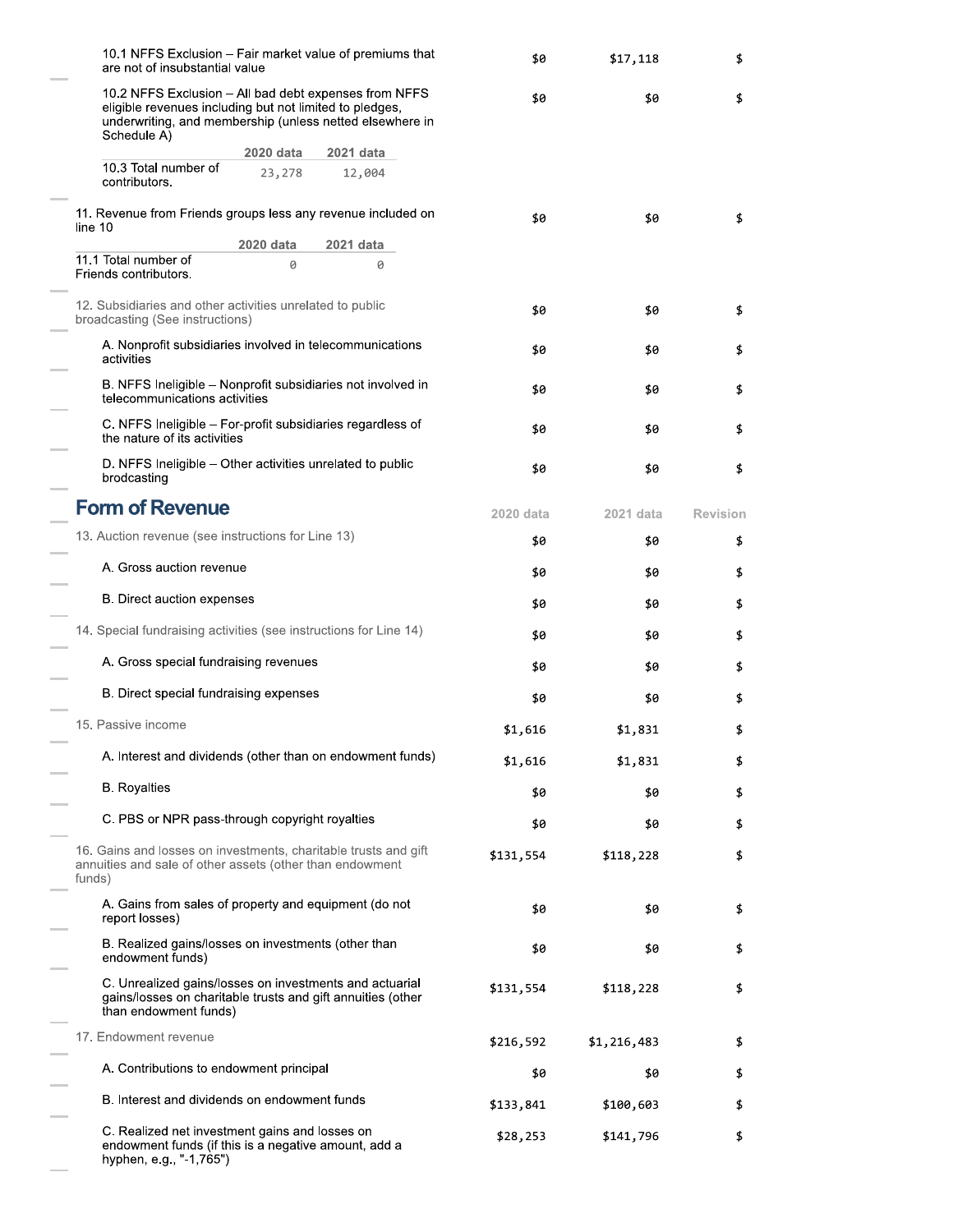| Variance greater than 25%.                                                                                                                                   |              |              |                 |
|--------------------------------------------------------------------------------------------------------------------------------------------------------------|--------------|--------------|-----------------|
| D. Unrealized net investment gains and losses on<br>endowment funds (if this is a negative amount, add a<br>hyphen, e.g., "-1,765")                          | \$54,498     | \$974,084    | \$              |
| Variance greater than 25%.                                                                                                                                   |              |              |                 |
| 18. Capital fund contributions from individuals (see instructions)                                                                                           | $$-4,642$    | \$1,466      | \$              |
| A. Facilities and equipment (except funds received from<br>federal or public broadcasting sources)                                                           | \$0          | \$0          | \$              |
| B. Other<br><b>Description</b><br>Amount<br><b>Revision</b>                                                                                                  | $$-4,642$    | \$1,466      | \$              |
| capital fund<br>\$1,466<br>\$                                                                                                                                |              |              |                 |
| Variance greater than 25%.                                                                                                                                   |              |              |                 |
| 19. Gifts and bequests from major individual donors<br>2020 data<br>2021 data                                                                                | \$1,766,153  | \$1,028,142  | \$              |
| 19.1 Total number of<br>650<br>342<br>major individual donors                                                                                                |              |              |                 |
| Variance greater than 25%.                                                                                                                                   |              |              |                 |
| 20. Other Direct Revenue                                                                                                                                     | \$421        | \$0          | \$              |
| Line 21. Proceeds from the FCC Spectrum Incentive Auction,<br>interest and dividends earned on these funds, channel sharing<br>revenues, and spectrum leases | \$2,580,980  | \$1,474,776  | \$              |
| A. Proceeds from sale in spectrum auction                                                                                                                    | \$0          | \$0          | \$              |
| B. Interest and dividends earned on spectrum auction<br>related revenue                                                                                      | \$0          | \$0          | \$              |
| C. Payments from spectrum auction speculators                                                                                                                | \$0          | \$0          | \$              |
| D. Channel sharing and spectrum leases revenues                                                                                                              | \$1,039,110  | \$970,430    | \$              |
| E. Spectrum repacking funds                                                                                                                                  | \$1,541,870  | \$504,346    | \$              |
| Variance greater than 25%.                                                                                                                                   |              |              |                 |
| 22. Total Revenue (Sum of lines 1 through 12, 13.A, 14.A, and<br>15 through 21)                                                                              | \$11,200,527 | \$12,333,086 | \$              |
| Click here to view all NFFS Eligible revenue on Lines 3 through<br>9.                                                                                        |              |              |                 |
| Click here to view all NFFS Ineligible revenue on Lines 3<br>through 9.                                                                                      |              |              |                 |
| <b>Adjustments to Revenue</b>                                                                                                                                | 2020 data    | 2021 data    | <b>Revision</b> |
| 23. Federal revenue from line 1.                                                                                                                             | \$41,590     | \$854,015    | \$              |
| Variance greater than 25%.                                                                                                                                   |              |              |                 |
| 24. Public broadcasting revenue from line 2.                                                                                                                 | \$865,165    | \$652,577    | \$              |
| 25. Capital funds exclusion-TV (3.2D, 4.2D, 5.2D, 6.2D, 7.2D,<br>8.2D, 9.2D, 18A)                                                                            | \$0          | \$0          | \$              |
| 26. Revenue on line 20 not meeting the source, form, purpose,                                                                                                | \$0          | \$0          | \$              |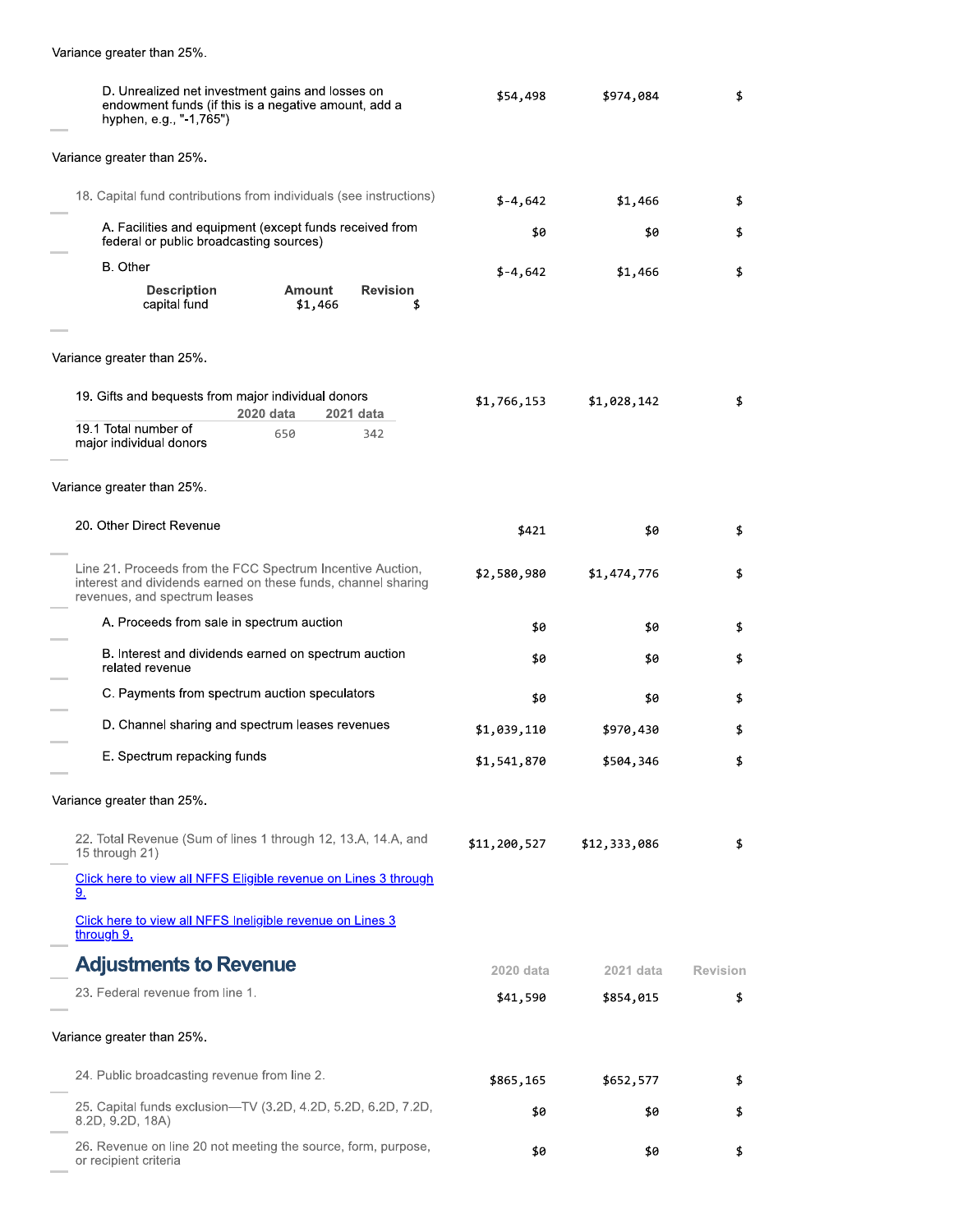| 27. Other automatic subtractions from total revenue                                                                                                         |                                                                                                                 |                                                              | \$3,375,851   | \$3,326,493 | \$    |
|-------------------------------------------------------------------------------------------------------------------------------------------------------------|-----------------------------------------------------------------------------------------------------------------|--------------------------------------------------------------|---------------|-------------|-------|
| 13 <sub>b</sub>                                                                                                                                             |                                                                                                                 | A. Auction expenses – limited to the lesser of lines 13a or  | \$0           | \$0         | \$    |
| lesser of lines 14a or 14b                                                                                                                                  | B. Special fundraising event expenses – limited to the                                                          |                                                              | \$0           | \$0         | \$    |
|                                                                                                                                                             |                                                                                                                 | C. Gains from sales of property and equipment – line 16a     | \$0           | \$0         | \$    |
| endowment funds) - line 16b                                                                                                                                 | D. Realized gains/losses on investments (other than                                                             |                                                              | \$0           | \$0         | \$    |
|                                                                                                                                                             | than endowment funds) - line 16c                                                                                | E. Unrealized investment and actuarial gains/losses (other   | \$131,554     | \$118,228   | \$    |
|                                                                                                                                                             | endowment funds - line 17c, line 17d                                                                            | F. Realized and unrealized net investment gains/losses on    | \$82,751      | \$1,115,880 | \$    |
| Variance greater than 25%.                                                                                                                                  |                                                                                                                 |                                                              |               |             |       |
| 9.2A)                                                                                                                                                       | G. Rental income (3.2A, 4.2A, 5.2A, 6.2A, 7.2A, 8.2A,                                                           |                                                              | \$384,374     | \$384,374   | \$    |
| 9.2B)                                                                                                                                                       |                                                                                                                 | H. Fees for services (3.2B, 4.2B, 5.2B, 6.2B, 7.2B, 8.2B,    | \$188,976     | \$194,354   | \$    |
| 9.2C)                                                                                                                                                       | I. Licensing Fees (3.2C, 4.2C, 5.2C, 6.2C, 7.2C, 8.2C,                                                          |                                                              | \$7,216       | \$21,763    | \$    |
| Variance greater than 25%.                                                                                                                                  |                                                                                                                 |                                                              |               |             |       |
| $6.2E$ , $7.2E$ , $8.2E$ , $9.2E$ )                                                                                                                         | J. Other revenue ineligible as NFFS (3.2E, 4.2E, 5.2E,                                                          |                                                              | \$0           | \$0         | \$    |
|                                                                                                                                                             | K. FMV of high-end premiums (Line 10.1)                                                                         |                                                              | \$0           | \$17,118    | \$    |
| membership (Line 10.2)                                                                                                                                      | L. All bad debt expenses from NFFS eligible revenues<br>including but not limited to pledges, underwriting, and |                                                              | \$0           | \$0         | \$    |
| as NFFS (12.B, 12.C, 12.D)                                                                                                                                  |                                                                                                                 | M. Revenue from subsidiaries and other activities ineligible | \$0           | \$0         | \$    |
| from line 21.                                                                                                                                               |                                                                                                                 | N. Proceeds from spectrum auction and related revenues       | \$2,580,980   | \$1,474,776 | \$    |
| Variance greater than 25%.                                                                                                                                  |                                                                                                                 |                                                              |               |             |       |
| 28. Total Direct Nonfederal Financial Support (Line 22 less<br>Lines 23 through 27). (Forwards to line 1 of the Summary of<br>Nonfederal Financial Support) |                                                                                                                 |                                                              | \$6,917,921   | \$7,500,001 | \$    |
| Comments                                                                                                                                                    |                                                                                                                 |                                                              |               |             |       |
| Comment<br><b>Schedule B WorkSheet</b><br><b>WHRV-FM (1645)</b><br>Norfolk, VA                                                                              | Name                                                                                                            | Date                                                         | <b>Status</b> |             |       |
| Comments                                                                                                                                                    |                                                                                                                 |                                                              |               |             |       |
| Comment<br><b>Occupancy List</b><br><b>WHRV-FM (1645)</b><br>Norfolk, VA                                                                                    | Name                                                                                                            | Date                                                         | <b>Status</b> |             |       |
| <b>Schedule B Totals</b><br><b>WHRV-FM (1645)</b><br>Norfolk, VA                                                                                            |                                                                                                                 | <b>Type of Occupancy Location</b>                            |               |             | Value |

2021 data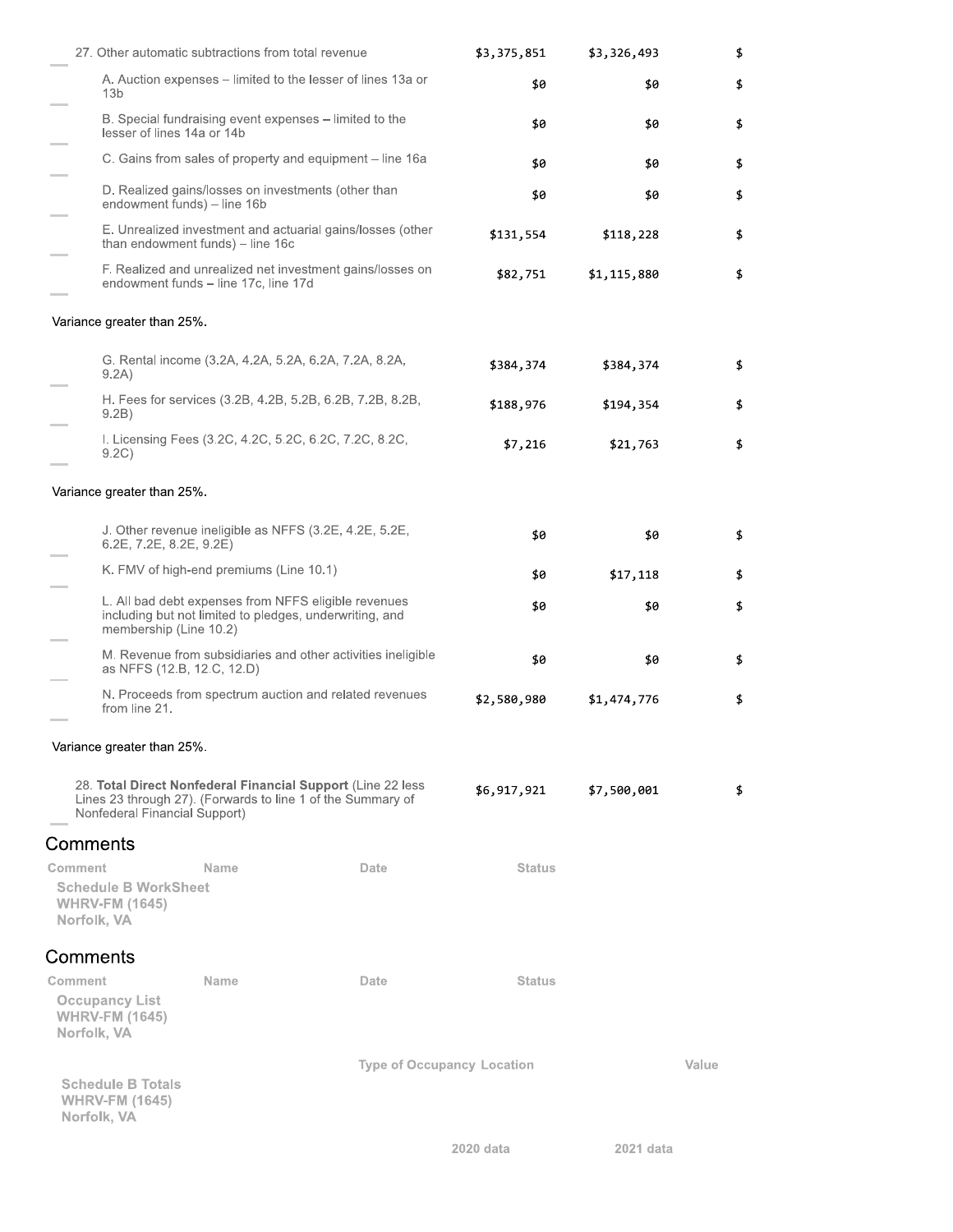|                                                                                                                  | $2020$ data | 2021 data |    |
|------------------------------------------------------------------------------------------------------------------|-------------|-----------|----|
| 1. Total support activity benefiting station                                                                     | \$0         | \$0       | \$ |
| 2. Occupancy value                                                                                               | 0           | \$0       | \$ |
| 3. Deductions: Fees paid to the licensee for overhead<br>recovery, assessment, etc.                              | \$0         | \$0       | \$ |
| 4. Deductions: Support shown on lines 1 and 2 in excess<br>of revenue reported in financial statements.          | \$0         | \$0       | \$ |
| 5. Total Indirect Administrative Support (Forwards to Line 2)<br>of the Summary of Nonfederal Financial Support) | \$0         | \$0       | \$ |
| 6. Please enter an institutional type code for your licensee.                                                    | OΤ          |           |    |
|                                                                                                                  |             |           |    |

## Comments

Comment Name Date **Status Schedule C<br>WHRV-FM (1645)<br>Norfolk, VA** 

|  |  |  | Nortolk, VA |  |
|--|--|--|-------------|--|
|  |  |  |             |  |

|                                                                                                                                                                                   | Donor                    |                  |                       |
|-----------------------------------------------------------------------------------------------------------------------------------------------------------------------------------|--------------------------|------------------|-----------------------|
|                                                                                                                                                                                   | 2020 data<br>Code<br>\$0 | 2021 data<br>\$0 | <b>Revision</b><br>\$ |
| 1. PROFESSIONAL SERVICES (must be eligible as NFFS)                                                                                                                               | \$0                      |                  |                       |
| A. Legal                                                                                                                                                                          |                          | \$0              | \$                    |
| B. Accounting and/or auditing                                                                                                                                                     | \$0                      | \$0              | \$                    |
| C. Engineering                                                                                                                                                                    | \$0                      | \$0              | \$                    |
| D. Other professionals (see specific line item instructions<br>in Guidelines before completing)                                                                                   | \$0                      | \$0              | \$                    |
| 2. GENERAL OPERATIONAL SERVICES (must be eligible as<br>NFFS)                                                                                                                     | \$0                      | \$0              | \$                    |
| A. Annual rental value of space (studios, offices, or tower<br>facilities)                                                                                                        | \$0                      | \$0              | \$                    |
| B. Annual value of land used for locating a station-owned<br>transmission tower                                                                                                   | \$0                      | \$0              | \$                    |
| C. Station operating expenses                                                                                                                                                     | \$0                      | \$0              | \$                    |
| D. Other (see specific line item instructions in Guidelines<br>before completing)                                                                                                 | \$0                      | \$0              | \$                    |
| 3. OTHER SERVICES (must be eligible as NFFS)                                                                                                                                      | \$0                      | \$0              | \$                    |
| A. ITV or educational radio                                                                                                                                                       | \$0                      | \$0              | \$                    |
| B. State public broadcasting agencies (APBC, FL-DOE,<br>eTech Ohio)                                                                                                               | \$0                      | \$0              | \$                    |
| C. Local advertising                                                                                                                                                              | \$0                      | \$0              | \$                    |
| D. National advertising                                                                                                                                                           | \$0                      | \$0              | \$                    |
| 4. Total in-kind contributions - services and other assets<br>eligible as NFFS (sum of lines 1 through 3), forwards to Line<br>3a. of the Summary of Nonfederal Financial Support | \$0                      | \$0              | \$                    |
| 5. IN-KIND CONTRIBUTIONS INELIGIBLE AS NFFS                                                                                                                                       | \$0                      | \$0              | \$                    |
| A. Compact discs, records, tapes and cassettes                                                                                                                                    | \$0                      | \$0              | \$                    |
| <b>B.</b> Exchange transactions                                                                                                                                                   | \$0                      | \$0              | \$                    |
| C. Federal or public broadcasting sources                                                                                                                                         | \$0                      | \$0              | \$                    |
| D. Fundraising related activities                                                                                                                                                 | \$0                      | \$0              | \$                    |
| E. ITV or educational radio outside the allowable scope of<br>approved activities                                                                                                 | \$0                      | \$0              | \$                    |
| F. Local productions                                                                                                                                                              | \$0                      | \$0              | \$                    |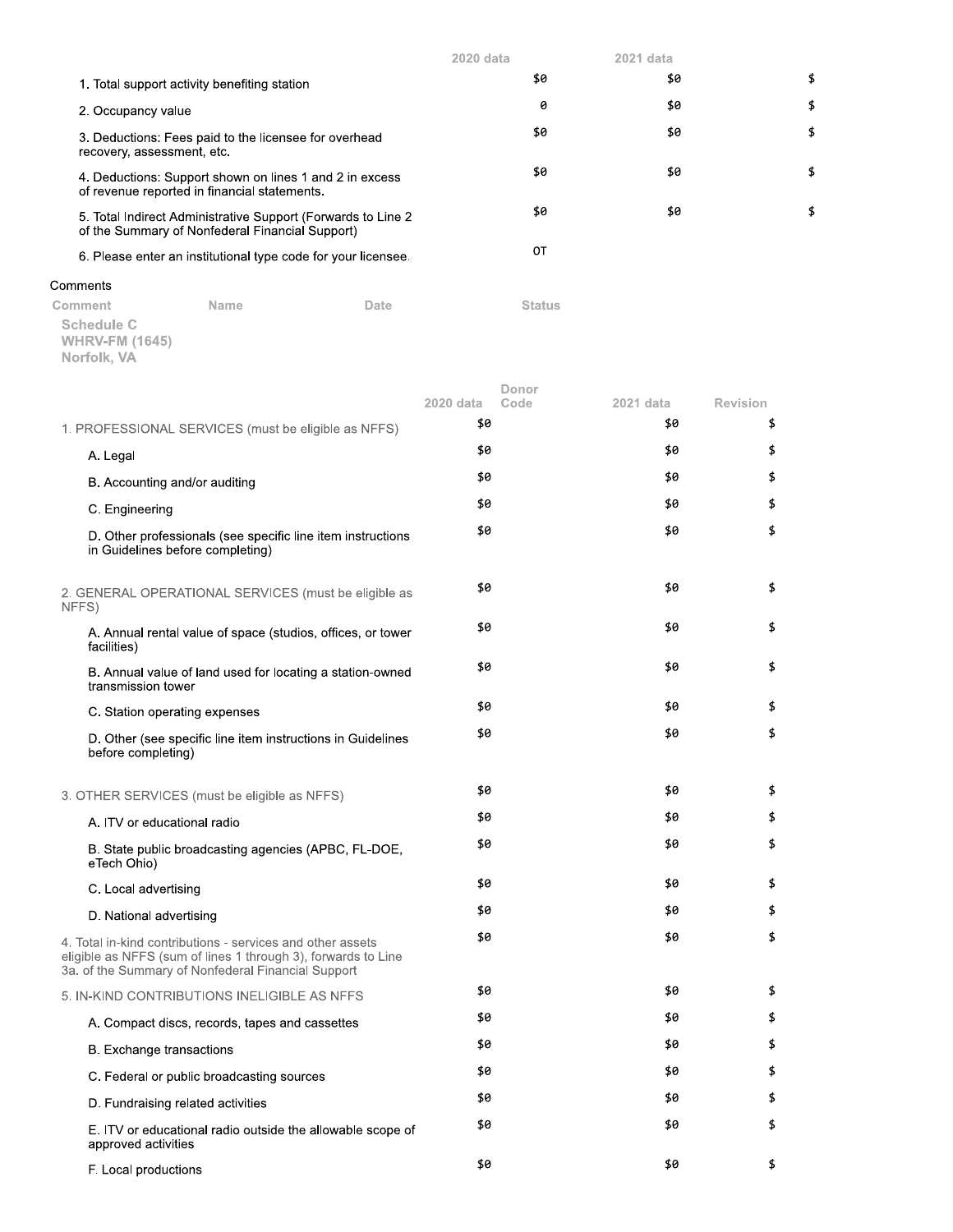|                                                                                                                                                                                                 | 2020 data | Donor<br>Code | 2021 data | <b>Revision</b> |
|-------------------------------------------------------------------------------------------------------------------------------------------------------------------------------------------------|-----------|---------------|-----------|-----------------|
| G. Program supplements                                                                                                                                                                          | \$0       |               | \$0       | \$              |
| H. Programs that are nationally distributed                                                                                                                                                     | \$0       |               | \$0       | \$              |
| I. Promotional items                                                                                                                                                                            | \$0       |               | \$0       | \$              |
| J. Regional organization allocations of program services                                                                                                                                        | \$0       |               | \$0       | \$              |
| K. State PB agency allocations other than those allowed<br>on line $3(b)$                                                                                                                       | \$0       |               | \$0       | \$              |
| L. Services that would not need to be purchased if not<br>donated                                                                                                                               | \$0       |               | \$0       | \$              |
| M. Other                                                                                                                                                                                        | \$0       |               | \$0       | \$              |
| 6. Total in-kind contributions - services and other assets (line 4<br>plus line 5), forwards to Schedule F, line 1c. Must agree with<br>in-kind contributions recognized as revenue in the AFS. | \$0       |               | \$0       | \$              |

**Status** 

Date

## Comments

Comment Name Schedule D **WHRV-FM (1645)** Norfolk, VA

|                                                           |                                                                                                                                                                                              |                  | Donor         |                  |                       |
|-----------------------------------------------------------|----------------------------------------------------------------------------------------------------------------------------------------------------------------------------------------------|------------------|---------------|------------------|-----------------------|
|                                                           |                                                                                                                                                                                              | 2020 data<br>\$0 | Code          | 2021 data<br>\$0 | <b>Revision</b><br>\$ |
| 1. Land (must be eligible as NFFS)                        |                                                                                                                                                                                              |                  |               |                  |                       |
| 2. Building (must be eligible as NFFS)                    |                                                                                                                                                                                              | \$0              |               | \$0              | \$                    |
| 3. Equipment (must be eligible as NFFS)                   |                                                                                                                                                                                              | \$0              |               | \$0              | \$                    |
| 4. Vehicle(s) (must be eligible as NFFS)                  |                                                                                                                                                                                              | \$0              |               | \$0              | \$                    |
|                                                           | 5. Other (specify) (must be eligible as NFFS)                                                                                                                                                | \$0              |               | \$0              | \$                    |
|                                                           | 6. Total in-kind contributions - property and equipment eligible<br>as NFFS (sum of lines 1 through 5), forwards to Line 3b. of<br>the Summary of Nonfederal Financial Support               | \$0              |               | \$0              | \$                    |
|                                                           | 7. IN-KIND CONTRIBUTIONS INELIGIBLE AS NFFS                                                                                                                                                  | \$0              |               | \$0              | \$                    |
| a) Exchange transactions                                  |                                                                                                                                                                                              | \$0              |               | \$0              | \$                    |
|                                                           | b) Federal or public broadcasting sources                                                                                                                                                    | \$0              |               | \$0              | \$                    |
|                                                           | c) TV only—property and equipment that includes new<br>facilities (land and structures), expansion of existing<br>facilities and acquisition of new equipment                                | \$0              |               | \$0              | \$                    |
| d) Other (specify)                                        |                                                                                                                                                                                              | \$0              |               | \$0              | \$                    |
|                                                           | 8. Total in-kind contributions - property and equipment (line 6<br>plus line 7), forwards to Schedule F, line 1d. Must agree with<br>in-kind contributions recognized as revenue in the AFS. | \$0              |               | \$0              | \$                    |
| Comments                                                  |                                                                                                                                                                                              |                  |               |                  |                       |
| Comment                                                   | Name<br>Date                                                                                                                                                                                 |                  | <b>Status</b> |                  |                       |
| <b>Schedule E</b><br><b>WHRV-FM (1645)</b><br>Norfolk, VA |                                                                                                                                                                                              |                  |               |                  |                       |
| <b>EXPENSES</b><br>(Operating and non-operating)          |                                                                                                                                                                                              |                  |               |                  |                       |

**PROGRAM SERVICES** 2020 data 2021 data Revision 1. Programming and production \$3,313,302 \$3,447,799  $\pmb{\mathfrak{p}}$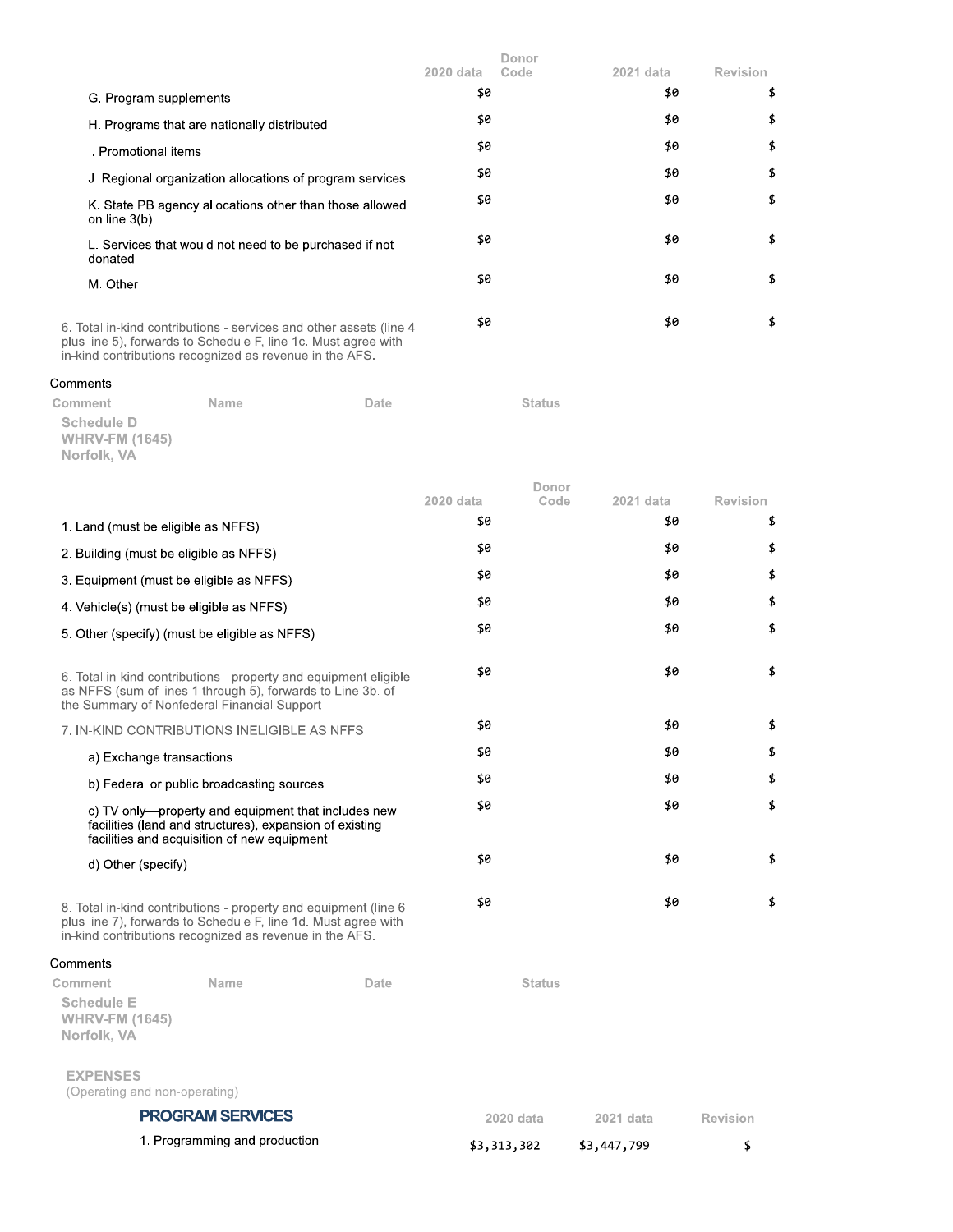| <b>PROGRAM SERVICES</b>                                                                              | 2020 data   | 2021 data   | <b>Revision</b> |
|------------------------------------------------------------------------------------------------------|-------------|-------------|-----------------|
| A. Restricted Radio CSG                                                                              | \$85,106    | \$85,508    | \$              |
| B. Unrestricted Radio CSG                                                                            | \$233,999   | \$231,538   | \$              |
| C. Other CPB Funds                                                                                   | \$75,000    | \$322,782   | \$              |
| D. All non-CPB Funds                                                                                 | \$2,919,197 | \$2,807,971 | \$              |
| 2. Broadcasting and engineering                                                                      | \$1,006,249 | \$938,675   | \$              |
| A. Restricted Radio CSG                                                                              | \$0         | \$0         | \$              |
| <b>B. Unrestricted Radio CSG</b>                                                                     | \$0         | \$0         | \$              |
| C. Other CPB Funds                                                                                   | \$0         | \$0         | \$              |
| D. All non-CPB Funds                                                                                 | \$1,006,249 | \$938,675   | \$              |
| 3. Program information and promotion                                                                 | \$1,011,581 | \$2,398,924 | \$              |
| A. Restricted Radio CSG                                                                              | \$0         | \$0         | \$              |
| B. Unrestricted Radio CSG                                                                            | \$0         | \$0         | \$              |
| C. Other CPB Funds                                                                                   | \$0         | \$0         | \$              |
| D. All non-CPB Funds                                                                                 | \$1,011,581 | \$2,398,924 | \$              |
| <b>SUPPORT SERVICES</b>                                                                              | 2020 data   | 2021 data   | <b>Revision</b> |
| 4. Management and general                                                                            | \$960,454   | \$733,526   | \$              |
| A. Restricted Radio CSG                                                                              | \$0         | \$0         | \$              |
| <b>B. Unrestricted Radio CSG</b>                                                                     | \$0         | \$0         | \$              |
| C. Other CPB Funds                                                                                   | \$0         | \$0         | \$              |
| D. All non-CPB Funds                                                                                 | \$960,454   | \$733,526   | \$              |
| 5. Fund raising and membership development                                                           | \$778,083   | \$910,961   | \$              |
| A. Restricted Radio CSG                                                                              | \$0         | \$0         | \$              |
| <b>B. Unrestricted Radio CSG</b>                                                                     | \$0         | \$0         | \$              |
| C. Other CPB Funds                                                                                   | \$0         | \$0         | \$              |
| D. All non-CPB Funds                                                                                 | \$778,083   | \$910,961   | \$              |
| 6. Underwriting and grant solicitation                                                               | \$93,396    | \$92,918    | \$              |
| A. Restricted Radio CSG                                                                              | \$0         | \$0         | \$              |
| <b>B. Unrestricted Radio CSG</b>                                                                     | \$0         | \$0         | \$              |
| C. Other CPB Funds                                                                                   | \$0         | \$0         | \$              |
| D. All non-CPB Funds                                                                                 | \$93,396    | \$92,918    | \$              |
| 7. Depreciation and amortization (if not allocated to<br>functional categories in lines 1 through 6) | \$422,601   | \$464,808   | \$              |
| A. Restricted Radio CSG                                                                              | \$0         | \$0         | \$              |
| <b>B. Unrestricted Radio CSG</b>                                                                     | \$0         | \$0         | \$              |
| C. Other CPB Funds                                                                                   | \$0         | \$0         | \$              |
| D. All non-CPB Funds                                                                                 | \$422,601   | \$464,808   | \$              |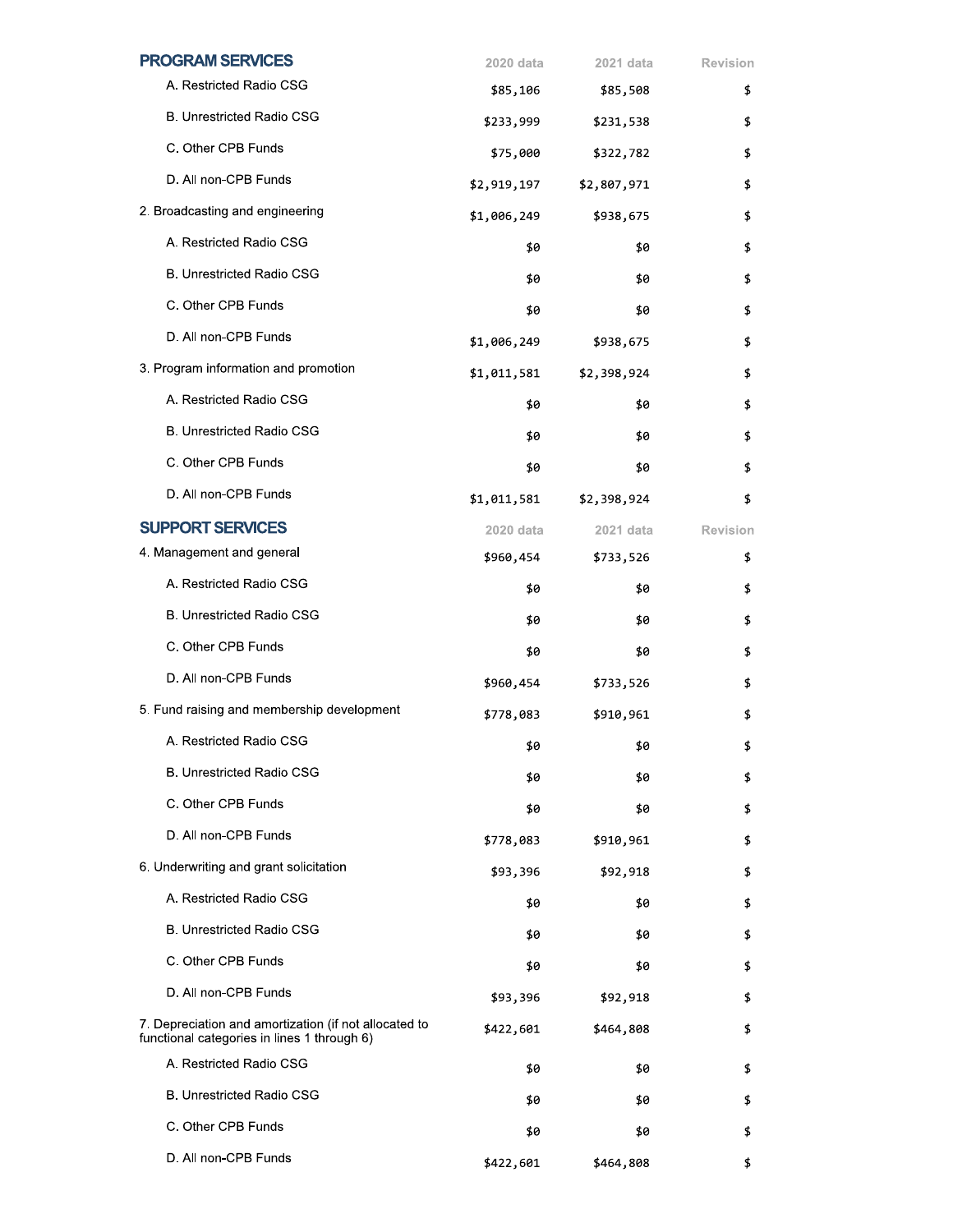|                                                           | <b>PROGRAM SERVICES</b>                                                            |                                                                                         |      | 2020 data   | 2021 data    | Revision        |
|-----------------------------------------------------------|------------------------------------------------------------------------------------|-----------------------------------------------------------------------------------------|------|-------------|--------------|-----------------|
|                                                           |                                                                                    | 8. Total Expenses (sum of lines 1 to 7) must<br>agree with audited financial statements |      | \$7,585,666 | \$8,987,611  | \$              |
|                                                           |                                                                                    | A. Total Restricted Radio CSG (sum of Lines<br>1.A, 2.A, 3.A, 4.A, 5.A, 6.A, 7.A)       |      | \$85,106    | \$85,508     | \$              |
|                                                           |                                                                                    | B. Total Unrestricted Radio CSG (sum of Lines<br>1.B, 2.B, 3.B, 4.B, 5.B, 6.B, 7.B)     |      | \$233,999   | \$231,538    | \$              |
|                                                           |                                                                                    | C. Total Other CPB Funds (sum of Lines 1.C.<br>2.C, 3.C, 4.C, 5.C, 6.C, 7.C)            |      | \$75,000    | \$322,782    | \$              |
|                                                           |                                                                                    | D. Total All non-CPB Funds (sum of Lines 1.D,<br>2.D, 3.D, 4.D, 5.D, 6.D, 7.D)          |      | \$7,191,561 | \$8,347,783  | \$              |
|                                                           | <b>INVESTMENT IN CAPITAL ASSETS</b><br>Cost of capital assets purchased or donated |                                                                                         |      |             |              |                 |
|                                                           |                                                                                    |                                                                                         |      | 2020 data   | 2021 data    | Revision        |
|                                                           |                                                                                    | 9. Total capital assets purchased or donated                                            |      | \$1,790,783 | \$1,754,660  | \$              |
|                                                           | 9a. Land and buildings                                                             |                                                                                         |      | \$25,173    | \$29,991     | \$              |
|                                                           | 9b. Equipment                                                                      |                                                                                         |      | \$220,504   | \$1,724,669  | \$              |
|                                                           | 9c. All other                                                                      |                                                                                         |      | \$1,545,106 | \$0          | \$              |
|                                                           |                                                                                    | 10. Total expenses and investment in<br>capital assets (Sum of lines 8 and 9)           |      | \$9,376,449 | \$10,742,271 | \$              |
|                                                           | <b>Additional Information</b>                                                      | (Lines $11 + 12$ must equal line 8 and Lines $13 + 14$ must equal line 9)               |      |             |              |                 |
|                                                           |                                                                                    |                                                                                         |      | 2020 data   | 2021 data    | <b>Revision</b> |
|                                                           | 11. Total expenses (direct only)                                                   |                                                                                         |      | \$7,585,666 | \$8,987,611  | \$              |
|                                                           |                                                                                    | 12. Total expenses (indirect and in-kind)                                               |      | \$0         | \$0          | \$              |
|                                                           |                                                                                    | 13. Investment in capital assets (direct only)                                          |      | \$1,790,783 | \$1,754,660  | \$              |
|                                                           | kind)                                                                              | 14. Investment in capital assets (indirect and in-                                      |      | \$0         | \$0          | \$              |
| Comments                                                  |                                                                                    |                                                                                         |      |             |              |                 |
| Comment                                                   | Name                                                                               |                                                                                         | Date | Status      |              |                 |
| <b>Schedule F</b><br><b>WHRV-FM (1645)</b><br>Norfolk, VA |                                                                                    |                                                                                         |      |             |              |                 |
|                                                           |                                                                                    |                                                                                         |      |             | 2021 data    | <b>Revision</b> |
| 1. Data from AFR                                          |                                                                                    |                                                                                         |      |             |              |                 |
|                                                           | a. Schedule A, Line 22                                                             |                                                                                         |      |             | \$25,138,851 | \$0             |
|                                                           | b. Schedule B, Line 5                                                              |                                                                                         |      |             | \$0          | \$0             |
|                                                           | c. Schedule C, Line 6                                                              |                                                                                         |      |             | \$0          | \$0             |
|                                                           | d. Schedule D, Line 8                                                              |                                                                                         |      |             | \$0          | \$0             |
| e. Total from AFR                                         |                                                                                    |                                                                                         |      |             | \$25,138,851 | \$25,138,851    |

## **Choose Reporting Model**

GASB Model A proprietary enterprise-fund financial

GASB MOULE A proprietary criterius rate ...

You must choose one of the three reporting models in order to complete Schedule F. After making your selection, click the "Choose" button<br>below, which will display your reporting model. When changing to a different reporti will be lost.



GASB Model B public broadcasting entity-wide statements with mixed governmental and business-type activities